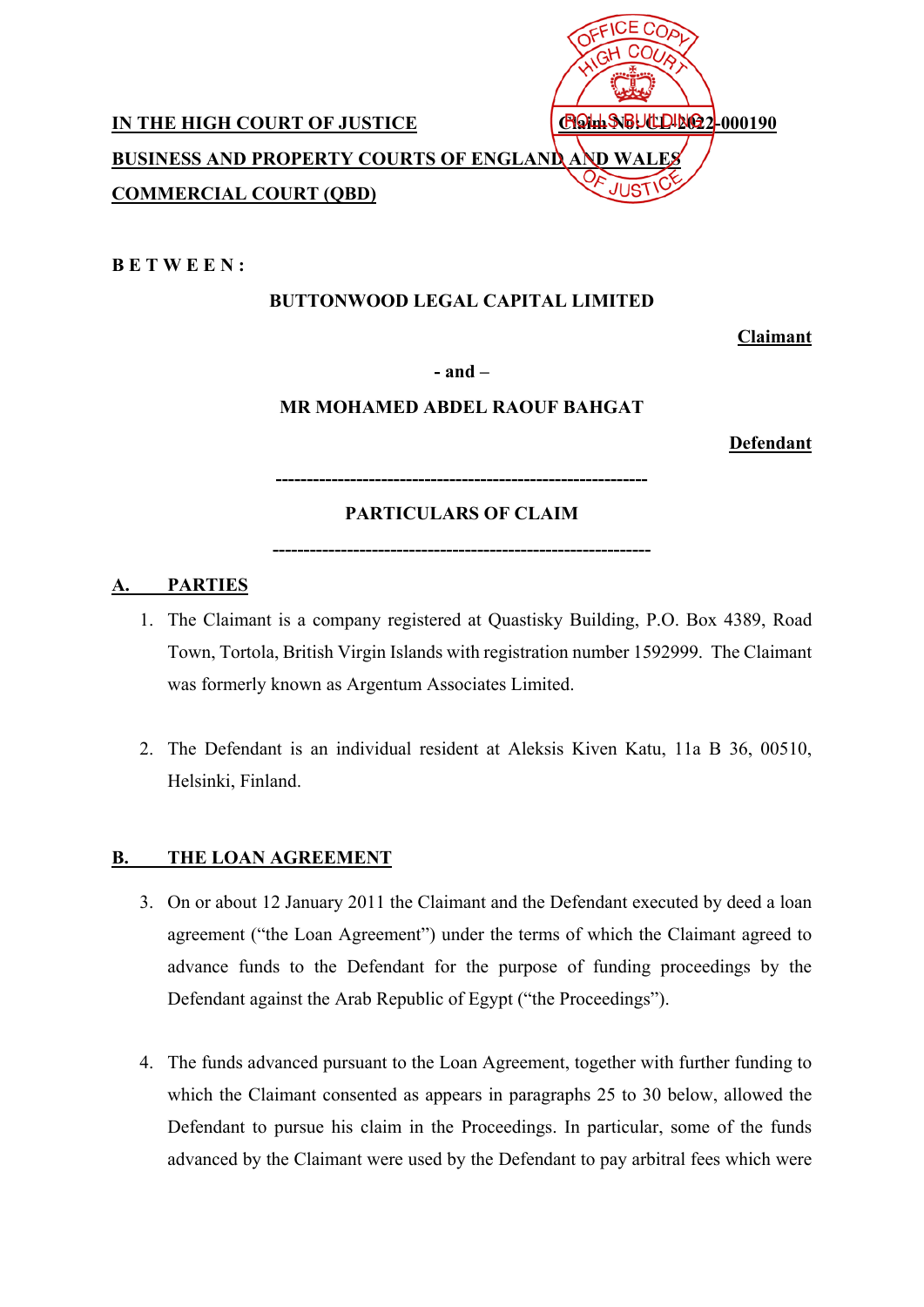

due from the Arab Republic of Egypt, without paymer of which the Proceedings could not have continued. The Proceedings were concluded by the Final Award of the Permanent Court of Arbitration in The Hague on 23 December 2019 in PCA Case No. 2012-07 ("the Final Award"). By the terms of the Final Award, at paragraph 618, the Defendant was awarded:

- a. Damages in the sum of US\$43.77M as compensation for losses caused to him by breaches of:
	- i. the Agreement Between the Government of the Republic of Finland and the Government of the Arab Republic of Egypt on the Mutual Protection of Investments, dated 5 May 1980 and entered into force on 22 January 1982 ("the 1980 BIT"); and
	- ii. the Agreement Between the Government of the Republic of Finland and the Government of the Arab Republic of Egypt on the Promotion and Protection of Investments, dated 3 March 2004 and entered into force on 5 February 2005 ("the 2004 BIT").
- b. His legal costs, in the amounts of EUR 650,584.85, £6,160,320.48 and US\$900,000, representing 90% of the reasonable costs fixed by the Tribunal; and
- c. Interest on the damages and costs awarded.
- 5. Following the Final Award the Defendant undertook enforcement proceedings in relation to the same. On or about November 2021, the Defendant settled the enforcement proceedings and received a payment of US\$99.5m in respect of the said settlement.
- 6. The Loan Agreement included the following terms:
	- a. The Claimant agreed to advance a total amount of credit of £2,309,336.14 ("the Total Facility Amount"), repayable together with interest at 16% APR by no later than the second anniversary of the Loan Agreement, pursuant to clause 6.1;
	- b. In addition to repayment of such sums as were advanced to him from the Total Facility Amount and interest, the Defendant agreed to pay the following:
		- i. An Arrangement Fee of £100,000; and
		- ii. Pursuant to Clauses 1.1, 5.5 and Schedule 1, on successful conclusion of the Proceedings: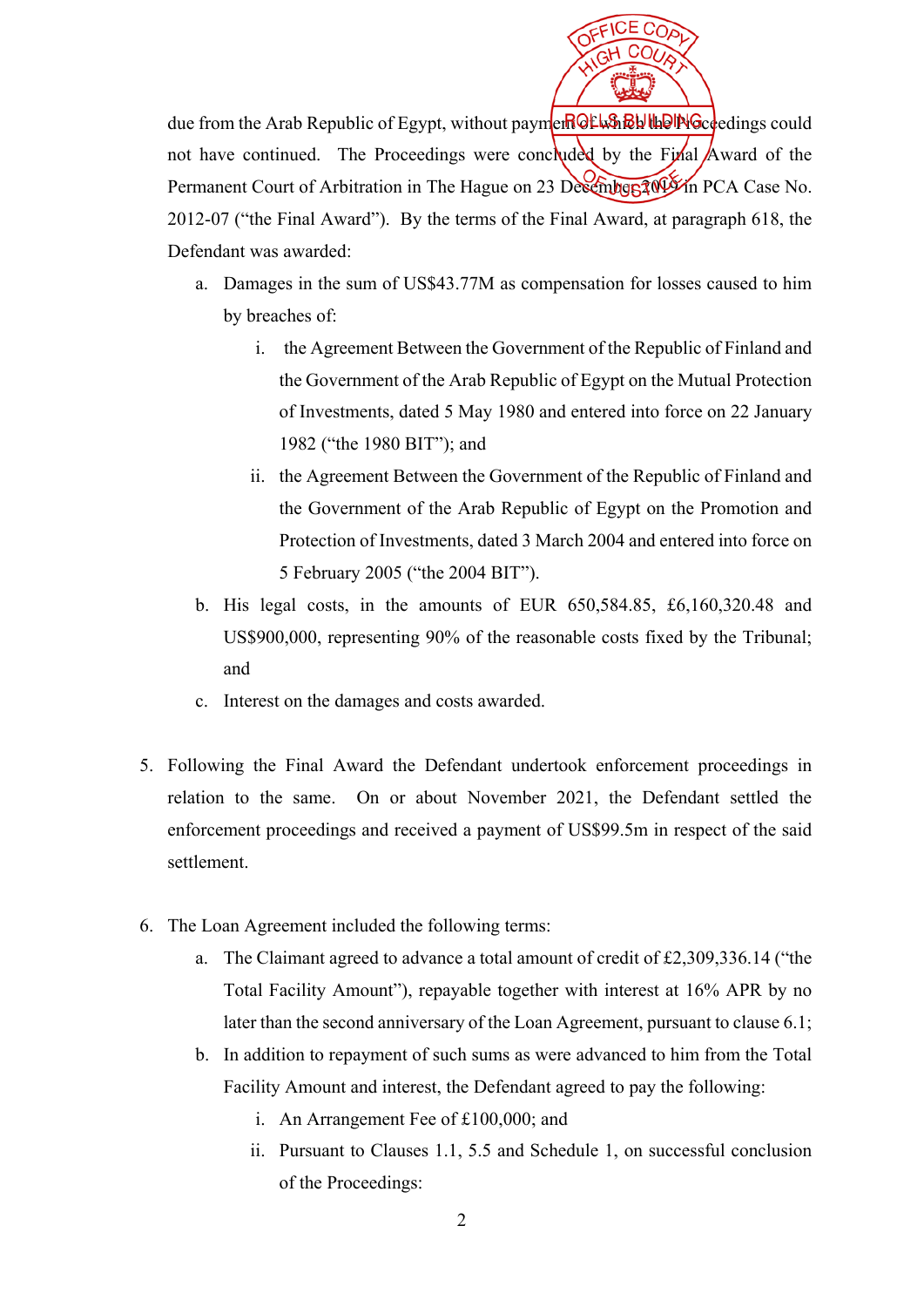

- 1. The sum of £1,539,557 (defined the sell the "Win Only Funding Fee"; and
- 2. Nine per cent of the award obtained by the Defendant in the Proceedings, after deduction from the award of the interest cost applicable under the Loan Agreement, capped at a maximum of £10m (defined therein as the "Win Only Award Fee").
- c. By clauses 16.1 and 16.2, the parties agreed that the Loan Agreement was to be governed by the laws of England and the courts of England were to have exclusive jurisdiction to settle any dispute or claim arising out of or in connection with the Loan Agreement.
- 7. The Loan Agreement was expressed, in error, to be regulated by the Consumer Credit Act 1974 ("the Act"). On a proper construction of the Loan Agreement and notwithstanding the governing law of the same it fell outside the spatial reach of the Act for the following reasons:
	- a. The Claimant was not resident in the United Kingdom and did not carry on business from any establishment within the United Kingdom;
	- b. With the exception of the first 4 payments, all sums advanced under the Loan Agreement were paid from accounts held in Hong Kong;
	- c. The Defendant is and was at all material times a resident and national of Finland; and
	- d. The Loan Agreement was executed by the Defendant in Finland.
- 8. Alternatively if, which is denied, the Act applied to the Loan Agreement, the same was an exempt agreement pursuant to section 16B of the Act, as it then applied, because the amount of credit exceeded £25,000 and the Defendant entered into the same wholly or predominantly for the purposes of a business carried on, or intended to be carried on, by him.

#### PARTICULARS

(1) The subject matter of the Proceedings was a project to develop mining of iron ore in Aswan, Egypt ("the Aswan Project");

(2) The Defendant was the founder of the Aswan Project and invested approximately US\$39.7m of his own funds into the same;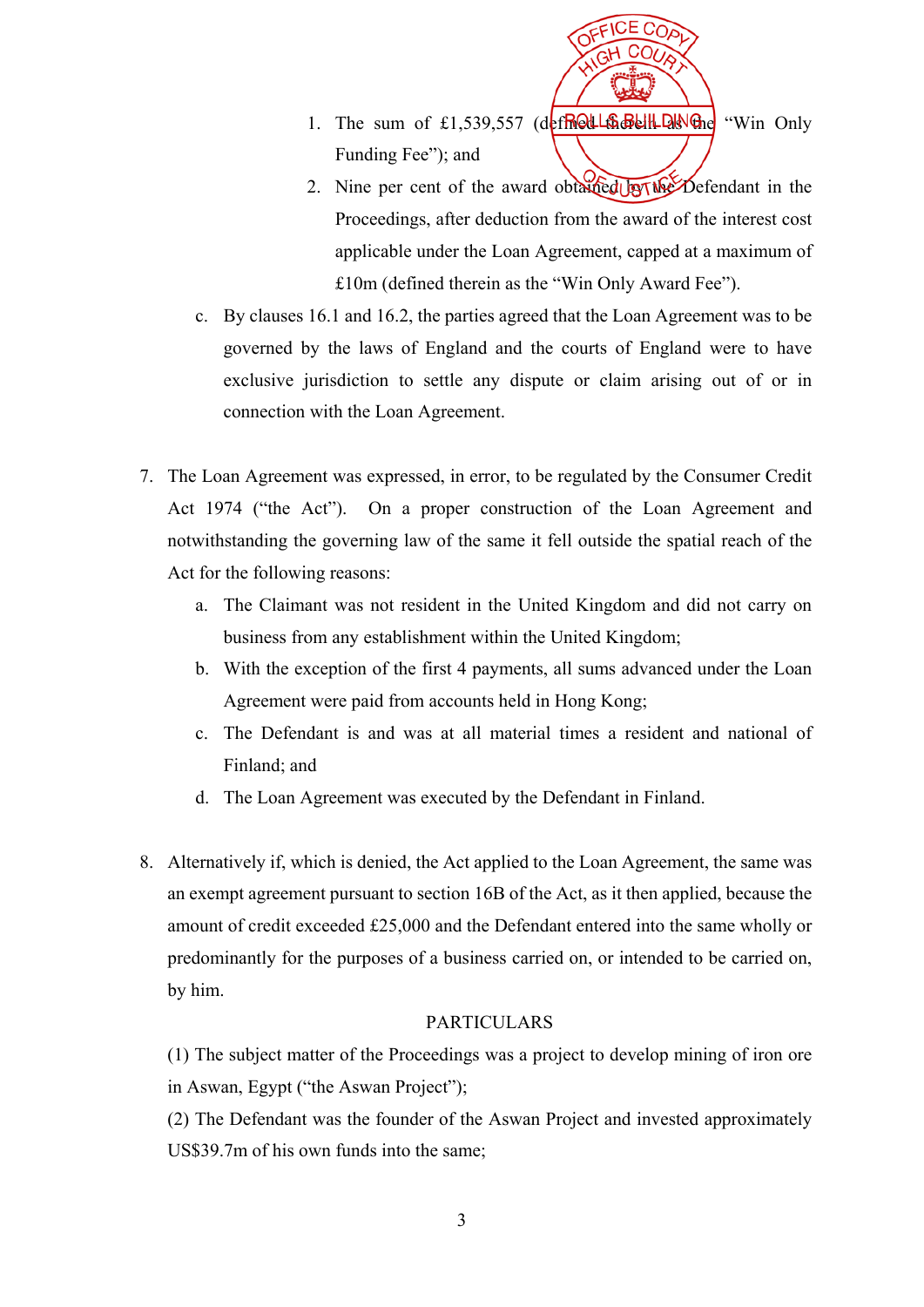

(3) The Defendant asserted, in the case he presented  $i \frac{R}{W}$   $\frac{R}{W}$   $\frac{R}{W}$   $\frac{R}{W}$  at he was the majority shareholder in the Aswan Development and Mining Company  $\ell$  ADEMCO") and, by virtue of that shareholding, also the majority shareholder in Aswan Iron  $\&$ Steel Company ("AISCO") (paragraphs 363-364 of the Final Award). ADEMCO and AISCO were the companies set up to carry out the Aswan Project;

(4) The Defendant's claim in the Proceedings was wholly or predominantly for damages in respect of the failure of the Aswan Project by reason of breach of the 1980 BIT and/or the 2004 BIT by the Arab Republic of Egypt;

(5) In the premises the funding of the Proceedings was required by the Defendant in order to recoup the losses incurred by him as an investor in the Aswan Project and accordingly was entered into wholly or predominantly for the purposes of a business carried on, or intended to be carried on, by him.

#### **C. THE SUBSEQUENT NEGOTIATIONS**

- 9. On or about 14 June 2012 the Claimant, acting by its chief legal officer, Mr. Zulfiqar Khan, contacted the Defendant's solicitor, Mr. Subir Karmakar to indicate a concern relating to the Loan Agreement, namely that the Claimant did not hold a consumer credit licence. Thereafter the parties discussed the removal of references to the Act in the Loan Agreement.
- 10. Further to the said discussion, the Defendant agreed, by letters dated 5 July 2012 and 13 September 2012, that "*I confirm that I am agreeable to …deletion of all references to the Consumer Credit Act 1974 from the text of the Loan Agreement. The Loan Agreement is not therefore regulated by the Consumer Credit Act 1974*".
- 11. On 24 September 2012 the Claimant received, and provided to the Defendant, legal advice from its solicitors, Messrs Bristows ("the Bristows Advice"), that the governing law of the Loan Agreement should be changed to that of the Cayman Islands, for the following reasons:
	- a. The Loan Agreement was governed by English law and therefore English law consumer protection legislation (including the Act) may apply;
	- b. Deleting the references to the Act from the text of the Loan Agreement would not be enough to take the Loan Agreement outside the scope of the Act;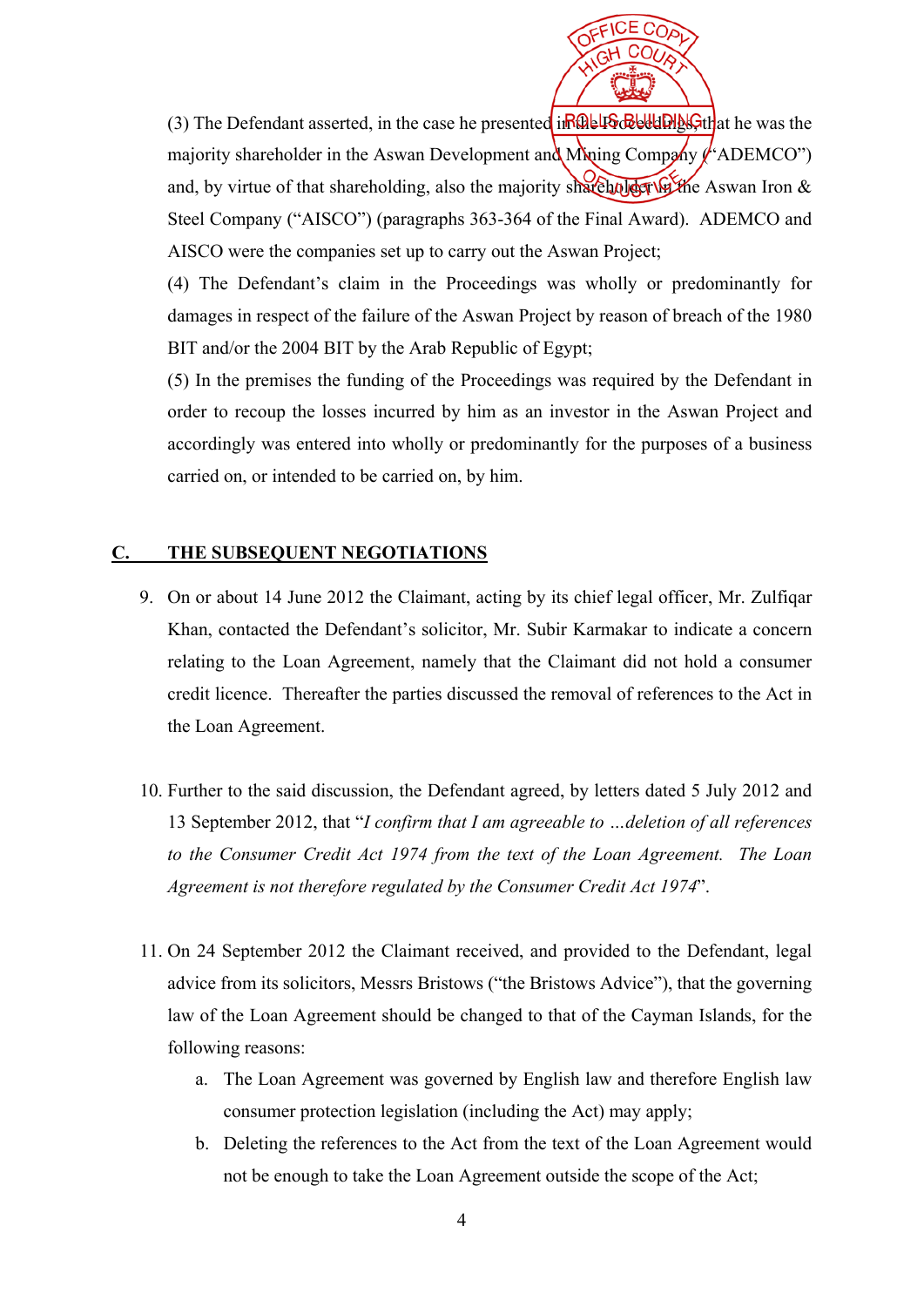

- c. The Loan Agreement was not an exempt agreements BUILDING
- d. That if a creditor does not hold a consumer credit licence,  $\Delta$  consumer credit contract falling within the scope of the Act will be unenforceable; and
- e. That a waiver from the Defendant of any claim or defence that he may have arising from the fact that the Claimant was not licensed under the Act may protect the Claimant from claims as between the Defendant and itself but would not protect the Claimant from a finding that the Loan Agreement was unenforceable.
- 12. For the avoidance of doubt, it is the Claimant's position that, insofar as the Bristows Advice is inconsistent with the matters set out in paragraphs 7 and 8 above, it was incorrect and/or incomplete.
- 13. The Defendant refused to vary the Loan Agreement in the manner set out in the Bristows Advice. Funds continued to be advanced by the Claimant under the Loan Agreement until November 2013.
- 14. On 27 June 2014 Mr. Said Jahani, Mr. David Bennett and Mr. Hugh Dickson of Grant Thornton were appointed as Joint Provisional Liquidators ('JPLs') of certain entities in the Centaur group of companies. The Claimant forms part of the Centaur Group of companies; however, it was not put into a liquidation process as it was not insolvent and nor was it necessary to do so.
- 15. On 11 November 2014, the Claimant authorised representatives of Grant Thornton Australia Limited ("GTAL") and Mr. Zulfiqar Khan to act on behalf of the Claimant including but not limited to negotiating and agreeing to any future agreements between the Claimant and the Defendant.
- 16. On various dates between approximately December 2012 and March 2015 the Claimant (and, from around August 2014, GTAL on behalf of the Claimant) and the Defendant entered into negotiations concerning variation and/or replacement of the Loan Agreement. No such variation or replacement occurred. The Claimant does not provide particulars of the said negotiations in these Particulars of Claim because the majority of the communications were marked by the parties as, or alternatively were, "without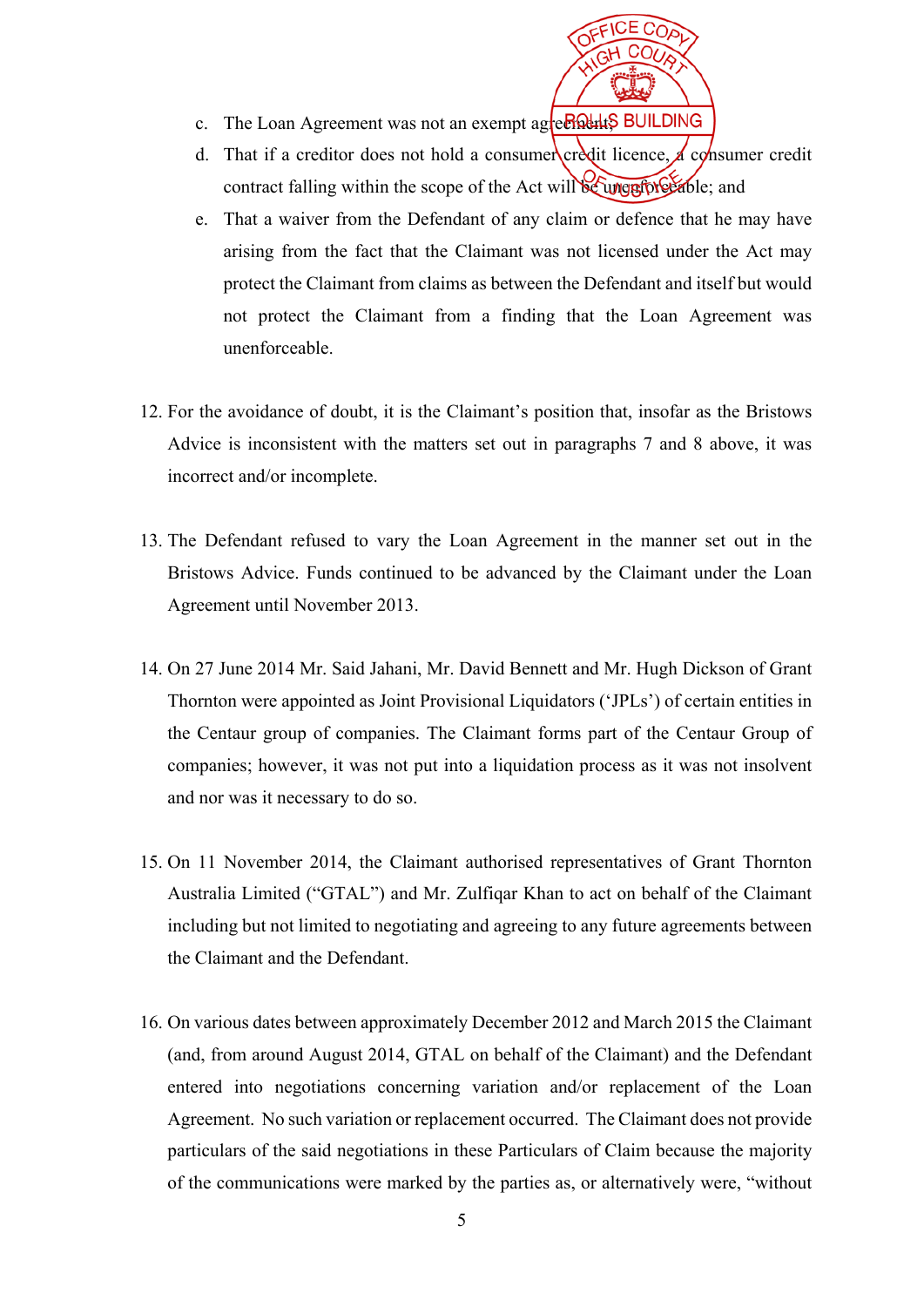prejudice". Insofar as may be necessary, the Claimant will provide interpretent particulars in the event that the parties reach agreement that without prejudice  $\frac{1}{2}$  privilege has been or will be waived.

- 17. On 17 November 2016 Mr. Greg Fairley, Director of Capital Interchange Limited, contacted Mr Said Jahani and Ms Lisa Gibb of GTAL by email to inform them that he had been appointed by the Defendant to assist him in his negotiations with GTAL. Mr. Fairley was formerly an employee of the Centaur Group and had dealt with the Claimant's relationship with the Defendant in the course of his employment.
- 18. On 12 December 2016 Mr. Fairley provided to Mr. Jahani by email details concerning the current state of the Proceedings and indicated that further funding in the sum of £1.3m plus the cost of an ATE insurance premium was required.
- 19. On 21 December 2016 Mr. Jahani emailed Mr. Tom McDonald of Vannin Capital PCC ("Vannin"), providing summary details of the Proceedings and asking whether Vannin would be interested in co-funding the same.
- 20. Between January and February 2017 GTAL assisted Mr. Fairley and Vannin with the provision of information to allow Vannin to put forward a proposal to their investment committee.
- 21. On or around 7 April 2017 Vannin offered, and the Defendant accepted, outline terms as to its investment in the Proceedings.
- 22. On 18 April 2017 Mr. Jahani wrote by email to Mr. Fairley and the Defendant to indicate that Vannin had asked for a copy of the Loan Agreement and seeking the Defendant's permission to disclose it. Mr. Jahani noted that Vannin required the Loan Agreement for an inter-creditor deed which Vannin wanted the Claimant to sign as part of the funding agreement Vannin was seeking to agree with the Defendant. Mr. Jahani stated "*we need to come to a landing on exactly the final position between ourselves. In particular, if we reach an agreement I would like to ensure this is properly documented with some form of deed so there can be no further confusion or debate around each parties' entitlements if the case wins/settles*".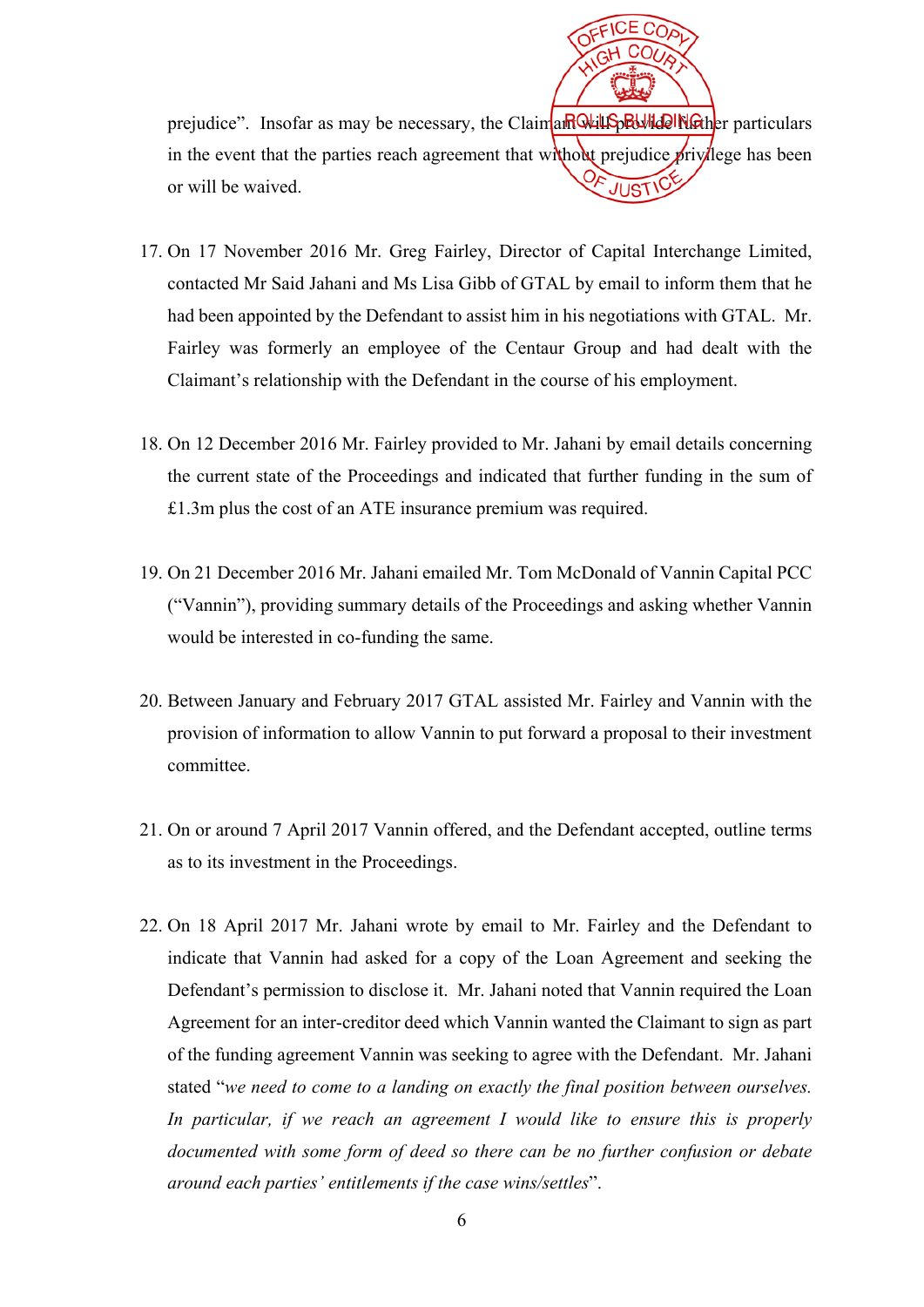

- 23. Mr. Fairley responded to Mr. Jahani by email on the same day, *individualing* that the Defendant gave permission to provide a copy of the Loan Agreement to Vannin and asking Mr. Jahani to supply a copy of the agreement he wanted the Defendant to enter into, stating that this "*should include calculations of amounts that Buttonwood would receive in accordance with the original agreement*".
- 24. Between 20 April 2017 and 25 May 2017, GTAL acting on behalf of the Claimant and the Defendant and Mr Fairley acting on his behalf, entered into negotiations concerning the content of the said agreement. The Claimant does not provide particulars of the said negotiations in these Particulars of Claim because the majority of the communications were marked by the parties as "without prejudice" and/or constitute without prejudice communications in substance. Insofar as may be necessary, the Claimant will provide further particulars in the event that the parties reach agreement that without prejudice privilege has been or will be waived.

### **D. THE DEED OF SETTLEMENT**

- 25. On 25 May 2017 the Claimant and the Defendant executed a Deed of Settlement ("the Deed of Settlement"). Pursuant to the Deed of Settlement, the parties agreed, by subclauses  $1(a)$  to  $(e)$ :
	- a. That they had entered into the Loan Agreement for the purposes of funding the Proceedings;
	- b. That pursuant to the Loan Agreement the Claimant had advanced the sum of £1,423,288.57 (defined therein and here as "the Principal");
	- c. That the Defendant had sought further funding for the Proceedings from Vannin, for which he had sought the Claimant's consent;
	- d. That the parties are in dispute about their respective rights and obligations under the Loan Agreement; and
	- e. That the parties have agreed, subject to the provision of the further funding from Vannin, to resolve their dispute on the terms of the Deed of Settlement with the intention that it should govern their rights and obligations in the future.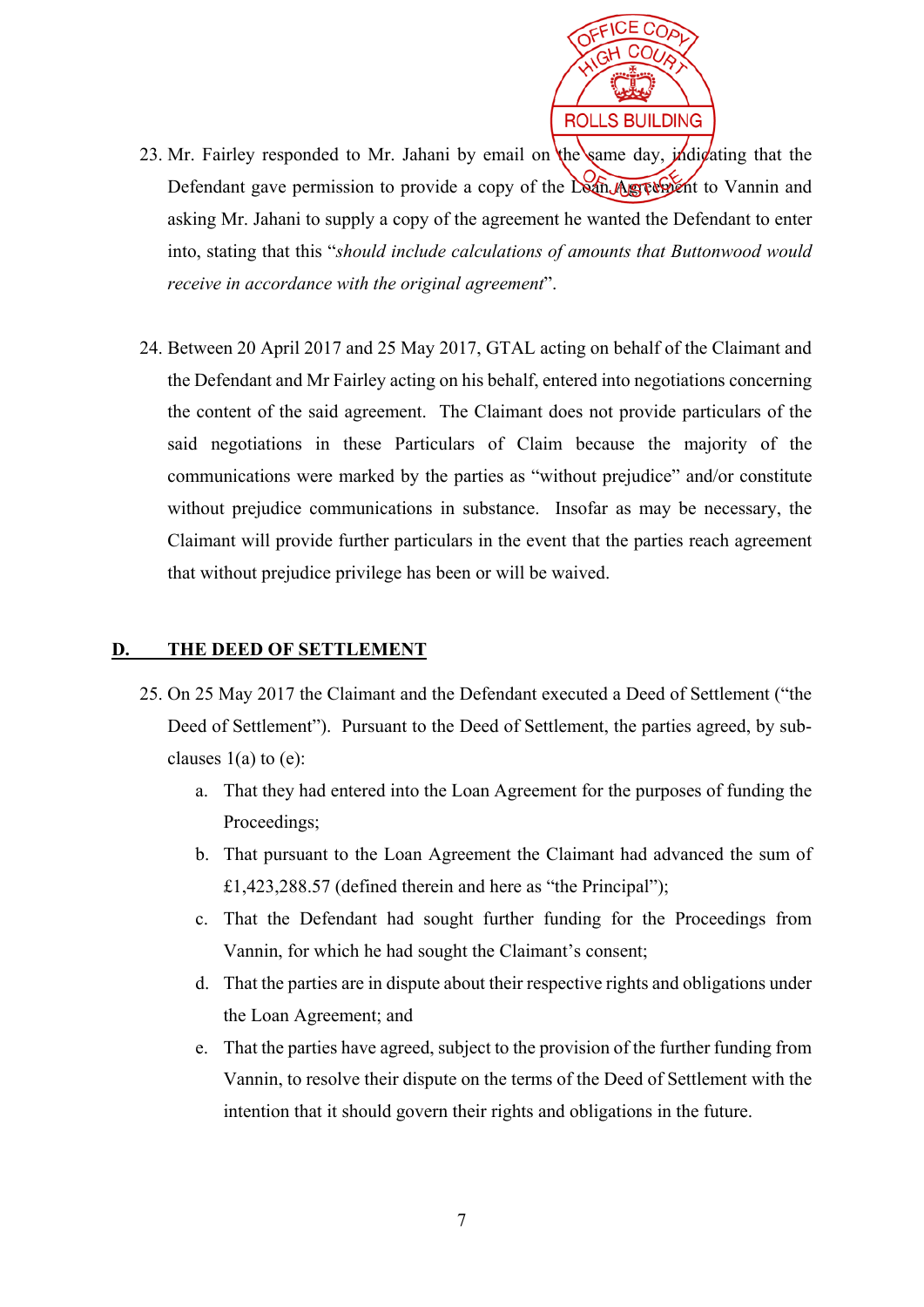

- 26. The Deed of Settlement was agreed to take effect subject to satisfaction precedent set out in clause 3.2, under the terms of which:
	- a. The Defendant was to enter into an agreement with Vannin to fund the Proceedings with a limit of US\$5m ("the Arbitration Funding Agreement"), in a form and substance satisfactory to the Claimant;
	- b. The Claimant, Defendant and Vannin, amongst others, were to enter into a deed of priority establishing the order of priority of payment to each of the parties ("the Deed of Priority"), in a form and substance satisfactory to the Claimant; and
	- c. The Defendant was to irrevocably instruct his lawyers instructed in the Proceedings, Messrs Fietta of 1 Fitzroy Square, London W1T 5HE ("Fietta") to pay any proceeds from the Proceedings in accordance with the Deed of Priority.
- 27. By clause 3.1, the Deed of Priority was agreed to have effect on and from the date the Claimant notified the Defendant that clause 3.2 had been satisfied or waived in the Claimant's sole and absolute discretion.
- 28. On or about 25 May 2017, the Defendant, Vannin and Fietta entered into the Arbitration Funding Agreement, under the terms of which:
	- a. By clause 4.2, Vannin agreed to provide funding for the Proceedings up to a limit of US\$5m;
	- b. By clause 7.3, any proceeds of the Proceedings were to be dispersed according to the "waterfall" set out in sub-clause 7.3.1, in the following order of priority:
		- i. Firstly:
			- 1. to Vannin in respect of the funds advanced by Vannin; and
			- 2. to Fietta in respect of certain fees payable under the terms of a conditional fee agreement entered into between the Defendant and Fietta;
		- ii. Secondly, to the lawyers formerly instructed by the Defendant in the Proceedings, Messrs Saunders Law of 1-6 Essex St, London WC2R 3HY ("Saunders Law") in respect of the sum of £508,964.40;
		- iii. Thirdly, to the Claimant in respect of the sum of  $\pounds$ 1,423,288.57 plus interest, as due under the Deed of Settlement (defined therein as "the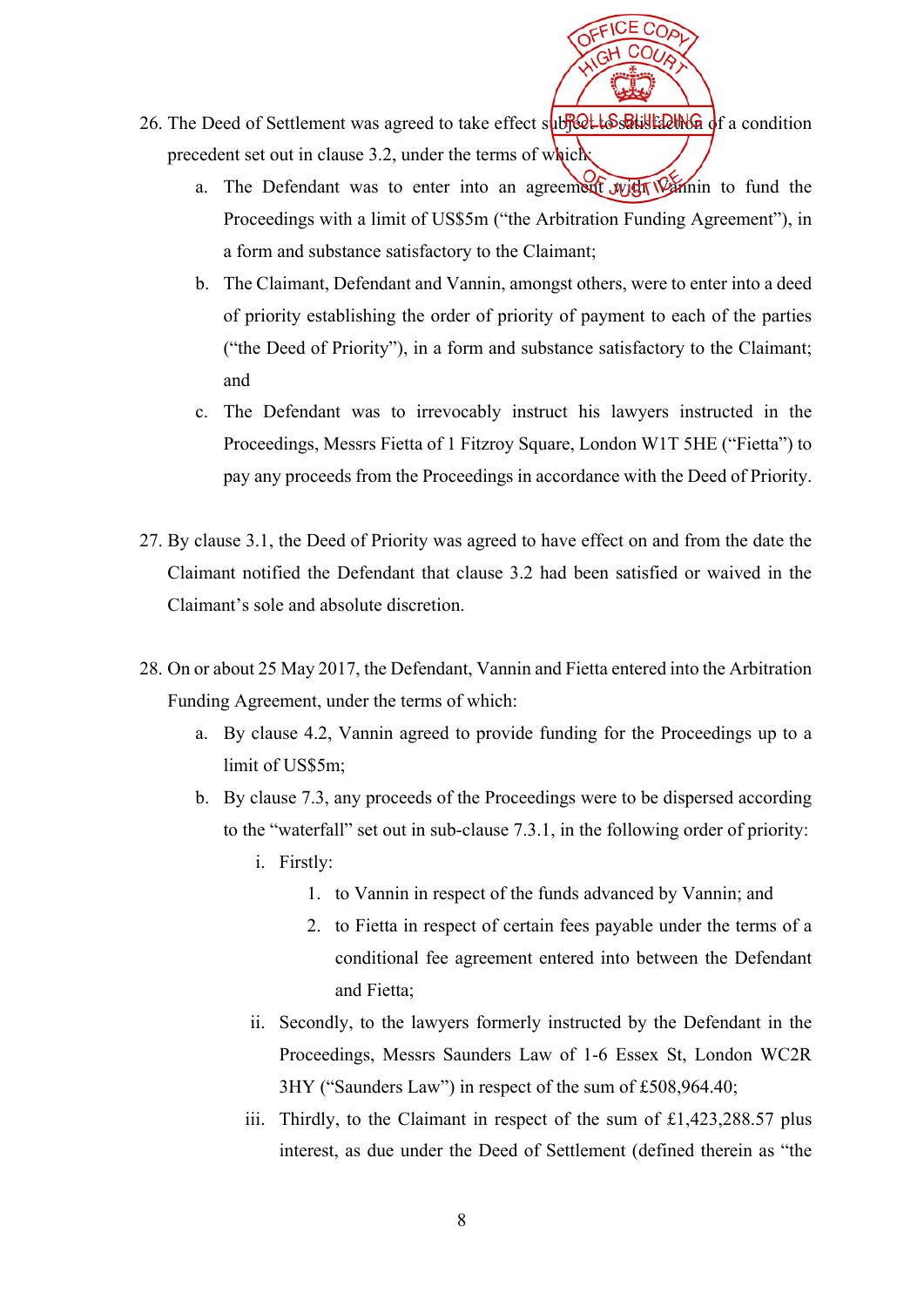Buttonwood Receivable"), up to a cap **8044, 663,600.000** (defined therein as "the Buttonwood Receivable Cap");

- iv. Fourthly, to Vannin in respect of a Funding Premium as set out in clause 4.2 and to Fietta in respect of a success fee of £1m;
- v. Fifthly:
	- 1. to the Claimant in respect of (i) the success fee set out in clause 3.11, which recorded the sums agreed to be paid to the Claimant pursuant to the Deed of Settlement, namely the Win Only Funding Fee plus the Win Only Award Fee; and (ii) any part of the Buttonwood Receivable in excess of the Buttonwood Receivable Cap; and
	- 2. to Saunders Law in respect of a success fee;
- vi. Sixthly, the balance to the Defendant.
- c. By clause 28.1, the Defendant and Fietta agreed to pay any proceeds from the Proceedings into Fietta's client Account and to distribute the same in accordance with the Arbitration Funding Agreement; and
- d. By clause 28.2, it was recorded that the Defendant had given irrevocable instructions to Fietta to carry out the matters referred to in clause 28.1.
- 29. On or about 25 May 2017, the Claimant, the Defendant, Vannin, Fietta and Saunders Law entered into the Deed of Priority. The Deed of Priority recorded:
	- a. That Vannin were providing the Defendant with funding pursuant to the Arbitration Funding Agreement;
	- b. That the Claimant, Fietta and Saunders Law all separately held receivables against the Defendant in respect of the Proceedings; and
	- c. That each of Vannin, the Claimant, Fietta and Saunders Law agreed and (by clause 1.1) confirmed their respective priority of payment in terms identical to clause 7.3 of the Arbitration Funding Agreement.
- 30. By entering into the Deed of Priority and thereby giving its approval to clauses 7.3, 28.1 and 28.2 of the Arbitration Funding Agreement, the Claimant notified the Defendant that clause 3.2 of the Deed of Settlement had been satisfied or alternatively waived. Accordingly, from about 25 May 2017 the Deed of Settlement compromised the existing dispute between the parties as to their obligations under the Loan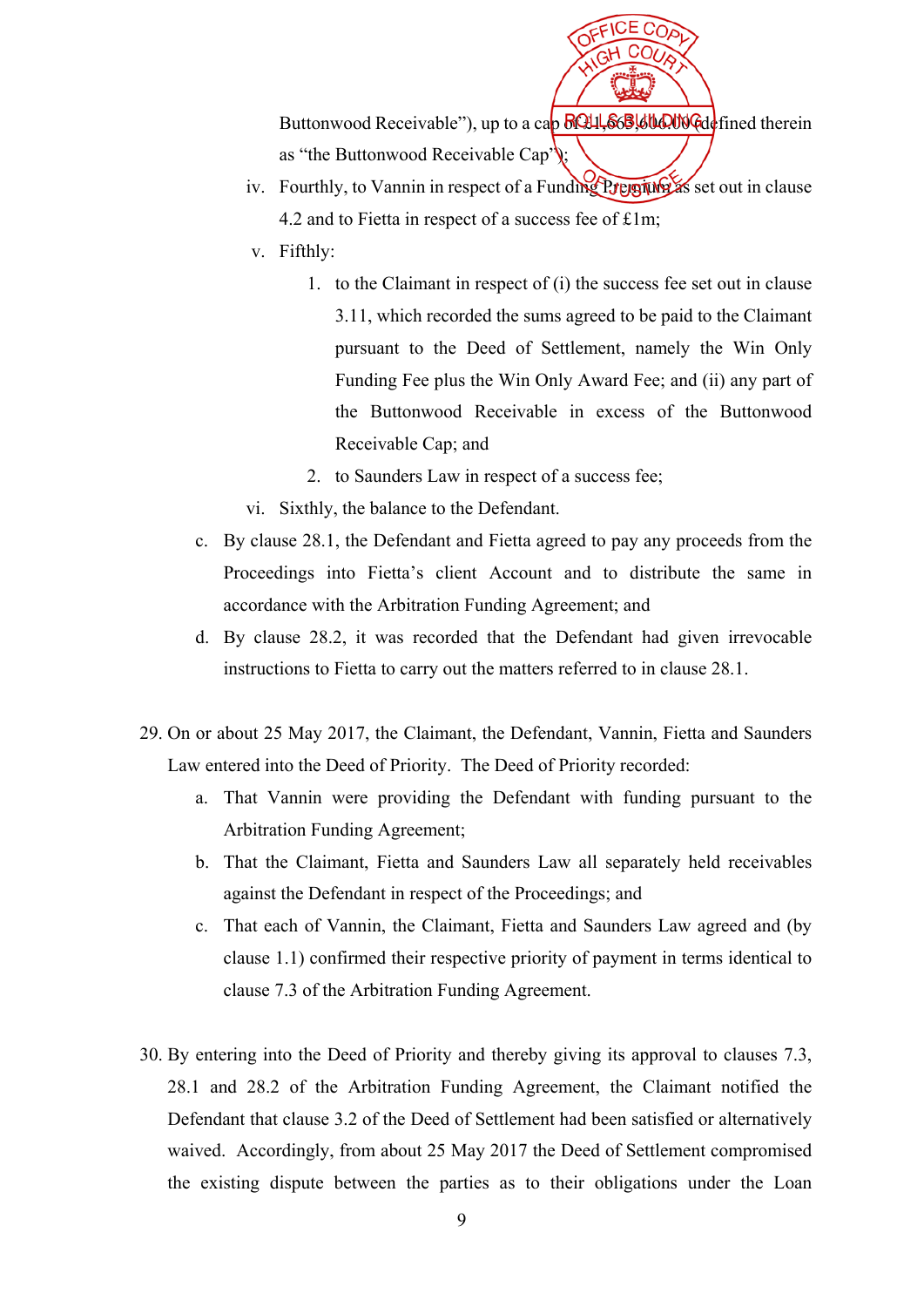Agreement and provided for the parties' obligation ship to the funding of the Proceedings. 59

JUST'

31. The Claimant also avers that, as stated at paragraphs 565 and 569 of the Final Award, the Defendant claimed, from the Arab Republic of Egypt, recovery of amounts due to the Claimant under the Loan Agreement and/or Deed of Settlement (although the Tribunal in its discretion decided that such costs should be borne by the Defendant).

#### **E. CLAIM PURSUANT TO THE DEED OF SETTLEMENT**

- 32. Pursuant to the Deed of Settlement the Defendant was required, by clauses 2.1, 4.1 and 4.2, on receipt of any proceeds derived from the Proceedings (including those realised by way of a settlement) ("the Proceeds"), whether those Proceeds were received by the Defendant or Fietta, subject to the terms of the Deed of Priority, to pay to the Claimant immediately:
	- a. the Principal;

<u>.</u>

- b. interest on the Principal calculated at the rate of 16% per annum from the date of advance until the date of repayment in full, charged monthly, amounting to £5,153,854.24 as at 12 April 2022;
- c. the Win Only Award Fee of  $£1,539,557.00^1$ ; and
- d. the Win Only Funding Fee<sup>2</sup>, in the sum of US\$8,350,848.71 as at 12 April 2022, the same being denominated in US\$ by reason of the settlement received by the Defendant (and amounting to £6,411,498.61 as at 12 April 2022, by application of the exchange rate of US\$1.30248 to the £, based on that day's daily rate sourced from www.Oanda.com).
- 33. By clause 16.2 of the Deed of Settlement, the parties agreed that the courts of England will have exclusive jurisdiction to settle any dispute arising out of or in connection with the same.

<sup>&</sup>lt;sup>1</sup> For the avoidance of doubt, the Win Only Award Fee was defined, in the Loan Agreement, as the Win Only Funding Fee.

<sup>&</sup>lt;sup>2</sup> For the avoidance of doubt, the Win Only Funding Fee was defined, in the Loan Agreement, as the Win Only Award Fee.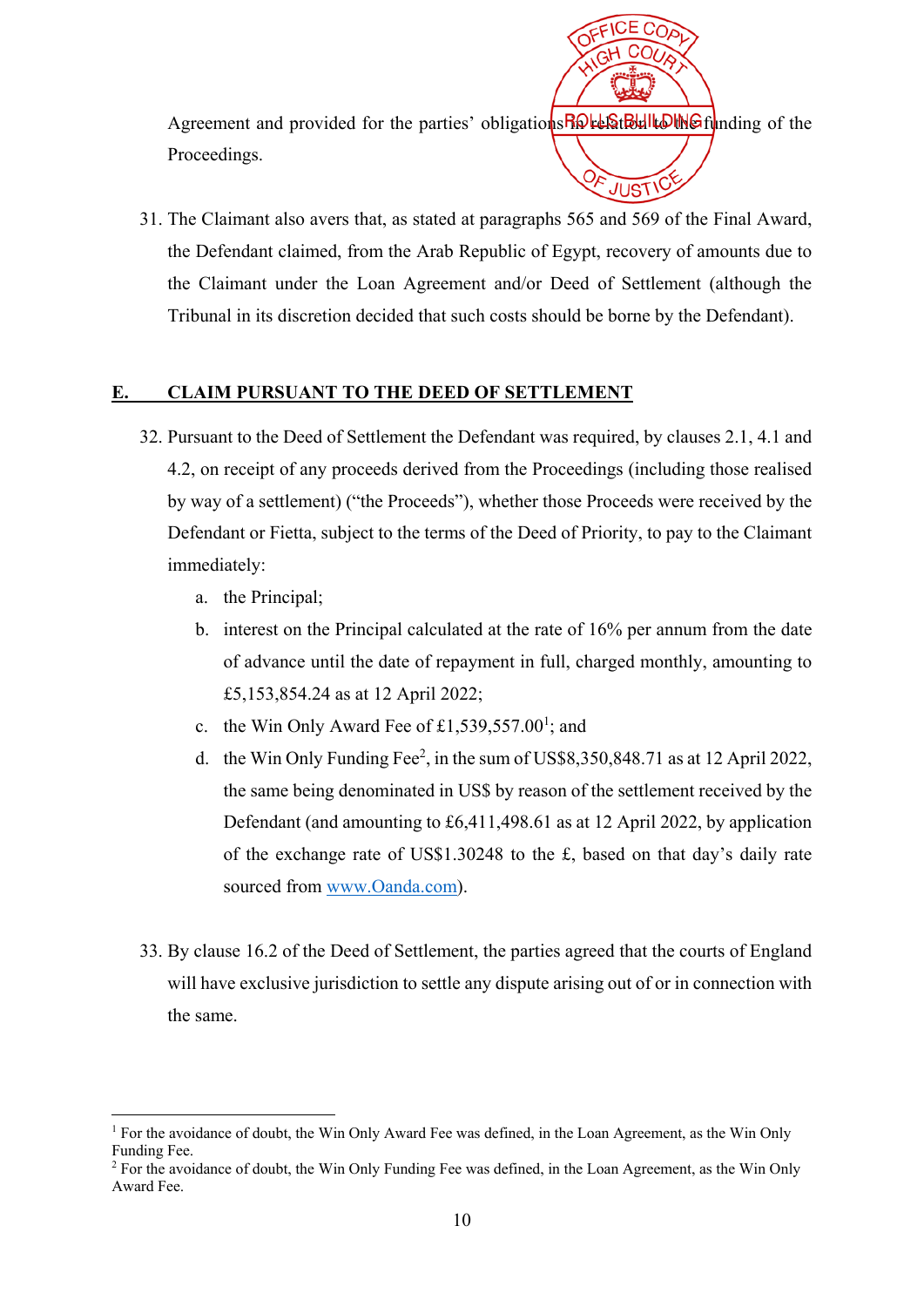

- 34. As set out in paragraph 5 above, on or about November 2020 Ultill Note nd and/or Fietta on the Defendant's behalf received a settlement in respect of the  $\vec{y}$  inal Award in the sum of US\$99.5m. The Defendant has wrongfully and in breach of the said clauses 2.1, 4.1 and 4.2, failed to pay any of the sums set out in paragraph 31 above to the Claimant.
- 35. Further or alternatively, the sums particularised in sub-paragraphs 32(a) to (d) inclusive above are due and owing to the Claimant pursuant to clauses 4.1 and 9.1(a) and/or (b) of the Deed of Settlement.

#### PARTICULARS

(1) By clause 5.2 of the Deed of Settlement, the Defendant agreed to procure that Fietta would provide the Claimant with the information with respect to the Proceedings which it provides to Vannin contemporaneously to the provision of the same to Vannin;

(2) In November 2021 the Claimant made a request to Fietta for information about the Proceedings, which Fietta declined to provide, stating that their refusal was "*given the terms of the agreements and upon client instructions*";

(3) In the premises the Defendant instructed Fietta not to provide the said information, in breach of clause 5.2;

(4) Pursuant to clauses 9.1(a) and/or (b) of the Deed of Settlement, the Defendant's breach of clause 5.2 was an Acceleration Event, as defined therein, entitling the Claimant to issue a written notice (an Acceleration Notice) to the Defendant declaring that the Principal and accrued interest are immediately due and payable;

(5) By letter dated 19 January 2022 from the Claimant's solicitors to the Defendant, the Claimant issued an Acceleration Notice indicating that the sum of £6,329,911.99 (calculated as of 31 December 2021) was immediately due and payable;

(6) The Defendant has failed to pay the said sum.

36. The Defendant further agreed pursuant to clause 7(a) of the Deed of Settlement to indemnify the Claimant in respect, inter alia, of the Claimant's entire legal expenses in respect of any future actions, claims and proceedings in respect of any of the Released Claims which the Defendant may bring against the Claimant, which term included, by clause 6.1(a), any actual or potential actions, claims, counterclaims, causes of action, and/or rights of any kind whatsoever arising out of or directly or indirectly connected with the Loan Agreement. The Defendant further agreed pursuant to Clause 7(c) of the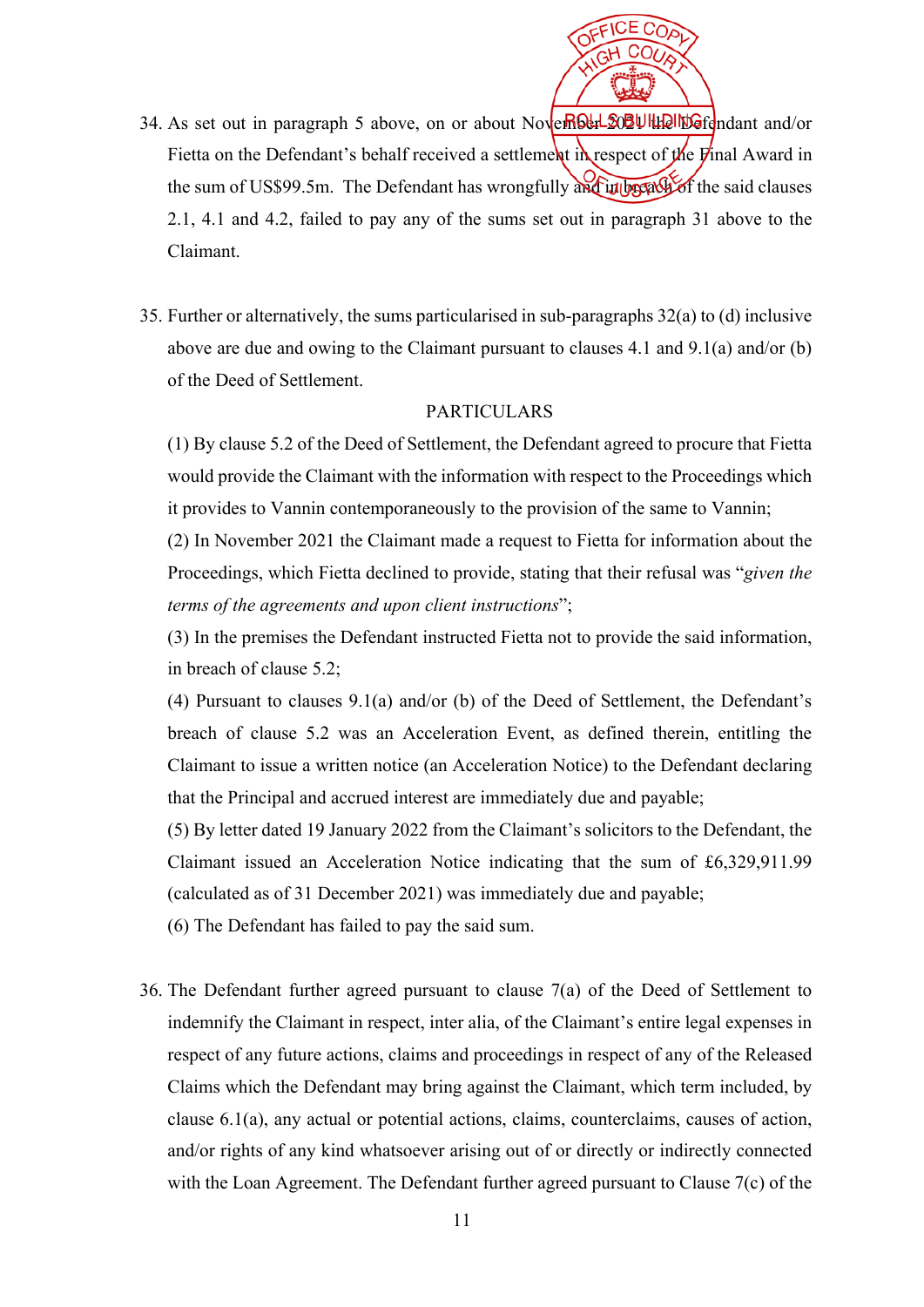Deed of Settlement to indemnify the Claimant in respect, inter all the any costs and expenses incurred by the Claimant in relation to or  $\mathbf{r}_k$  connection with the Arbitration. JUST

### **F. CLAIM PURSUANT TO THE LOAN AGREEMENT**

- 37. Yet further or alternatively, if, which is denied, the Deed of Settlement is of no effect by reason of any failure to comply with clause 3.2 or any other reason, the Defendant is liable to the Claimant pursuant to the terms of the Loan Agreement.
- 38. Pursuant to the terms of the Loan Agreement, the Claimant advanced the total sum of £1,823,288.57, comprising the Principal plus the sum of £298,750.00 paid on the Defendant's behalf to Royal Luxembourg SOPARFI S.A. in respect of an ATE Premium, and a further £101,250.00 advanced in respect of a fund protection fee.
- 39. The Defendant was required to repay the said sum of £1,823,288.57, together with interest at 16% per annum by no later than the second anniversary of the Loan Agreement. The Defendant has failed to make the said repayment and accordingly the Claimant is entitled to and does claim the same, namely £1,823,288.57 plus interest of £7,124,040.25 (as at 12 April 2022), amounting to a total sum (as at 12 April 2022) of £8,947,328.82.
- 40. Further, the Defendant was required on successful conclusion of the Proceedings to pay to the Claimant the Win Only Funding Fee and the Win Only Award Fee and has wrongfully failed to pay the same. The Claimant is accordingly entitled to and does claim the same, amounting to the sums of £1,539,557.00 and US\$8,119,897.20 respectively (the latter sum being denominated in US\$ by reason of the settlement received by the Defendant, and amounting to £6,234,181.87 as at 12 April 2022, by application of the exchange rate of US\$1.30248 to the £, based on that day's daily rate sourced from www.Oanda.com).

# AND THE CLAIMANT CLAIMS:

- (1) The sums due pursuant to the Deed of Settlement set out in paragraph 32;
- (2) Alternatively the sums due pursuant to the Loan Agreement set out in paragraphs 39-40;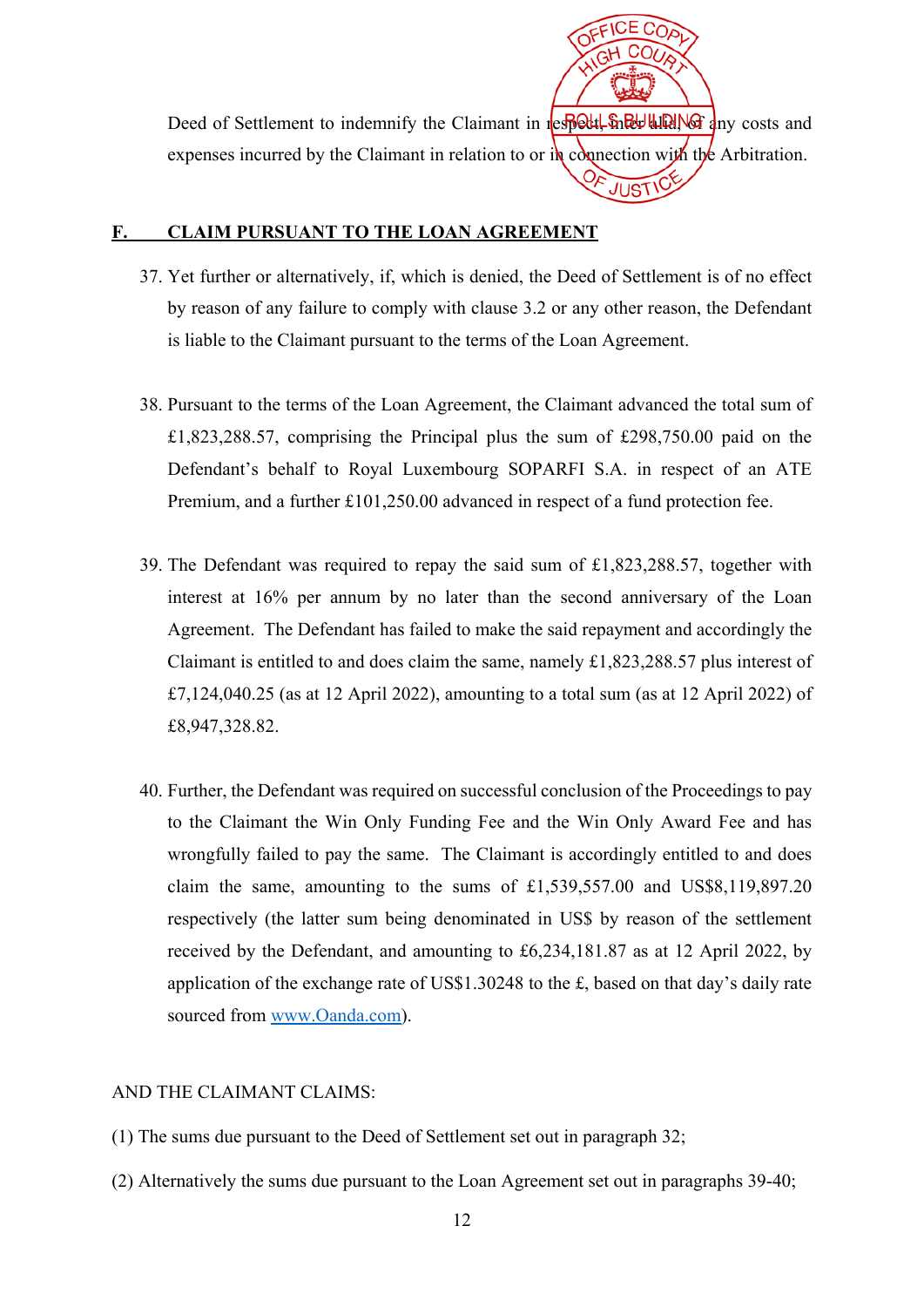

(4) Further or other relief;

(5) Costs on an indemnity basis as set out in paragraph 36, alternatively costs.

### **Statement of Truth**

The Claimant believes that the facts stated in these Particulars of Claim are true. The Claimant understands that proceedings for contempt of court may be brought against anyone who makes, or causes to be made, a false statement in a document verified by a statement of truth without an honest belief in its truth. I am authorised by the Claimant to sign this statement.

Signed.  $\mathfrak{A}$ . . . . . . . . . . . . . . . . . . . .

Position: Partner, Willkie Farr & Gallagher (UK) LLP

**IAIN MACDONALD** Gough Square Chambers 11 May 2022